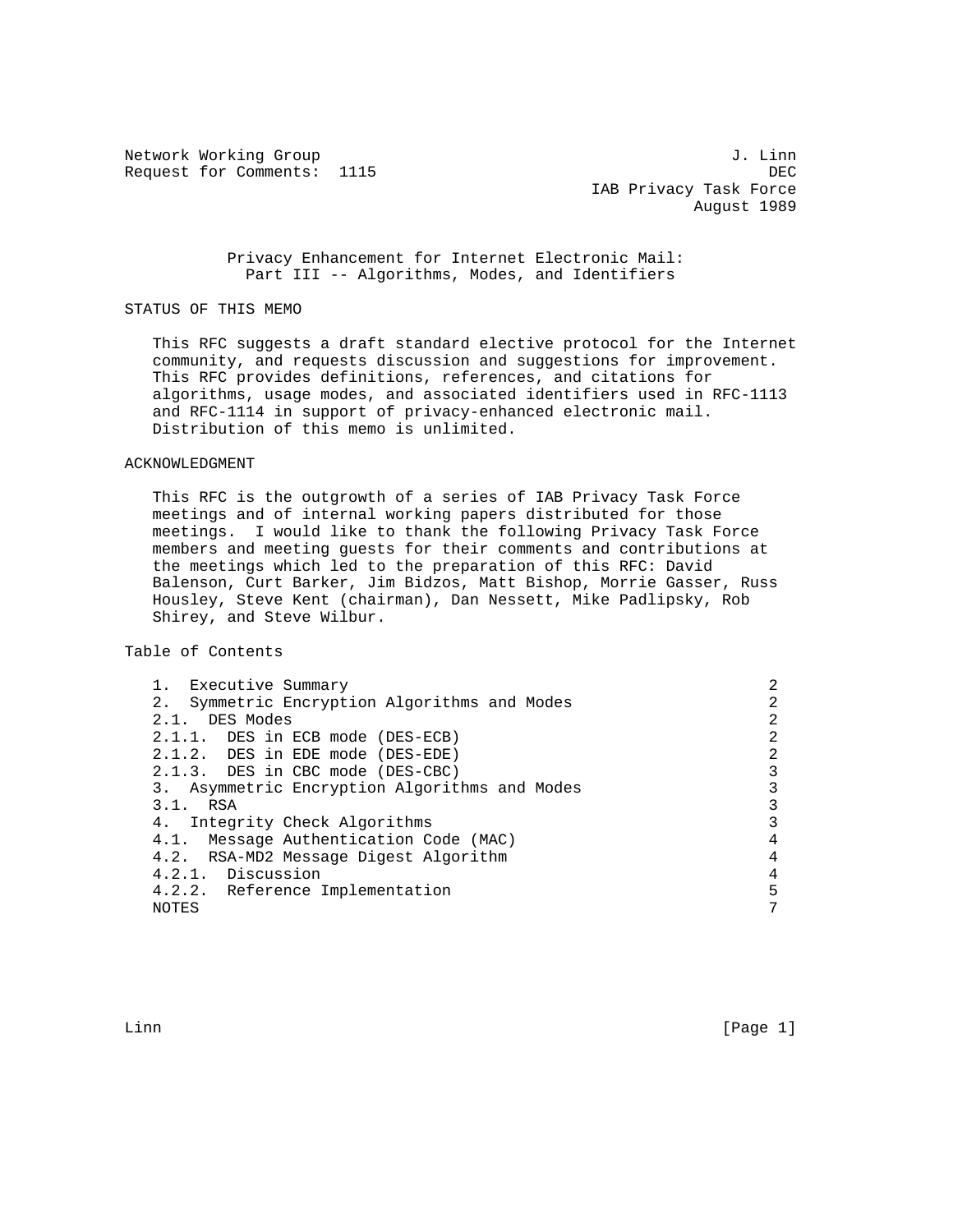#### 1. Executive Summary

 This RFC provides definitions, references, and citations for algorithms, usage modes, and associated identifiers used in RFC-1113 and RFC-1114 in support of privacy-enhanced electronic mail in the Internet community. As some parts of this material are cited by both RFC-1113 and RFC-1114, and as it is anticipated that some of the definitions herein may be changed, added, or replaced without affecting the citing RFCs, algorithm-specific material has been placed into this separate RFC. The text is organized into three primary sections; dealing with symmetric encryption algorithms, asymmetric encryption algorithms, and integrity check algorithms.

2. Symmetric Encryption Algorithms and Modes

 This section identifies alternative symmetric encryption algorithms and modes which may be used to encrypt DEKs, MICs, and message text, and assigns them character string identifiers to be incorporated in encapsulated header fields to indicate the choice of algorithm employed. (Note: all alternatives presently defined in this category correspond to different usage modes of the DEA-1 (DES) algorithm, rather than to other algorithms per se.)

2.1. DES Modes

 The Block Cipher Algorithm DEA-1, defined in ANSI X3.92-1981 [3] may be used for message text, DEKs, and MICs. The DEA-1 is equivalent to the Data Encryption Standard (DES), as defined in FIPS PUB 46 [4]. The ECB and CBC modes of operation of DEA-1 are defined in ISO IS 8372 [5].

2.1.1. DES in ECB mode (DES-ECB)

 The string "DES-ECB" indicates use of the DES algorithm in Electronic Codebook (ECB) mode. This algorithm/mode combination is used for DEK and MIC encryption.

2.1.2. DES in EDE mode (DES-EDE)

 The string "DES-EDE" indicates use of the DES algorithm in Encrypt-Decrypt-Encrypt (EDE) mode as defined by ANSI X9.17 [2] for key encryption and decryption with pairs of 64-bit keys. This algorithm/mode combination is used for DEK and MIC encryption.

Linn [Page 2]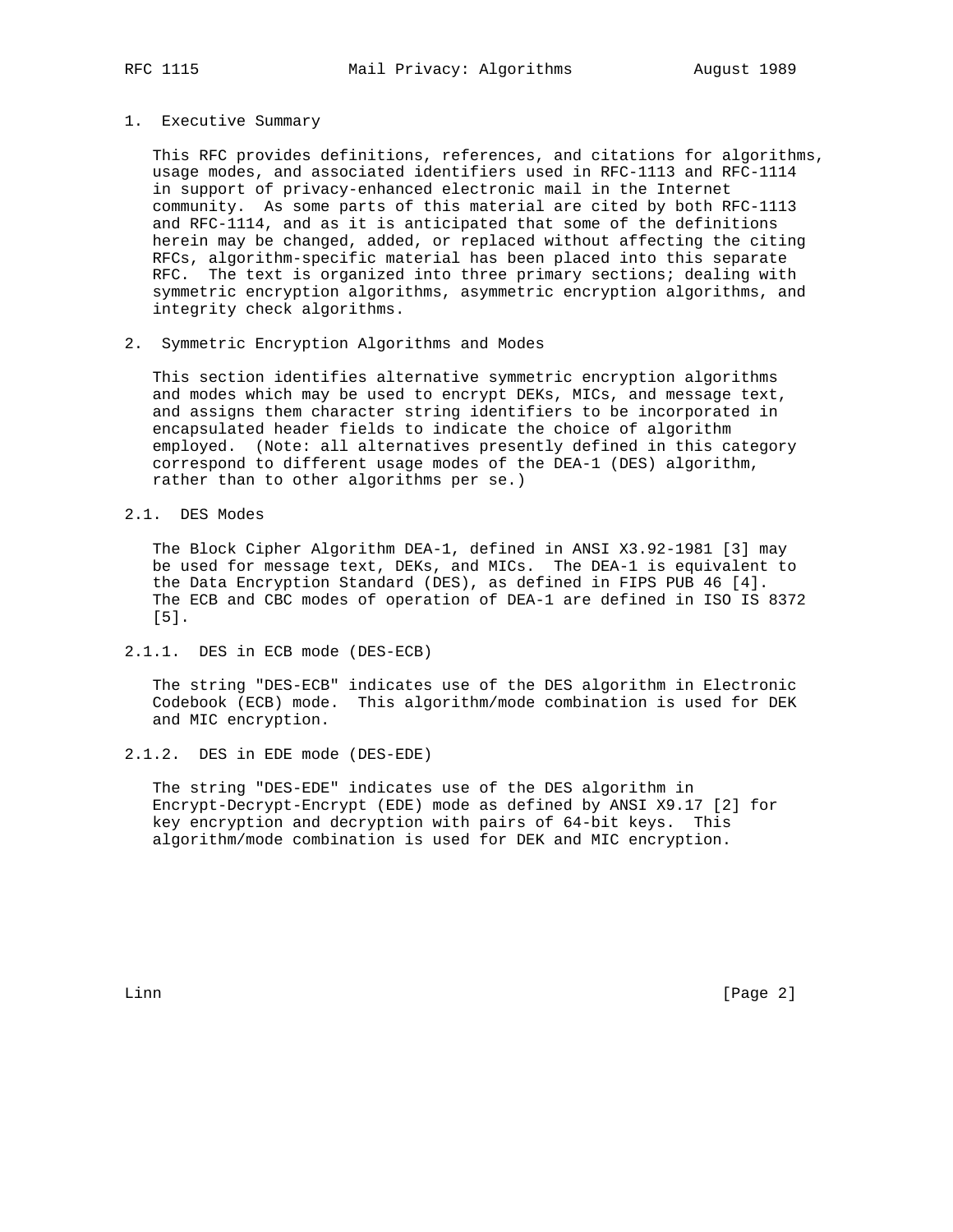2.1.3. DES in CBC mode (DES-CBC)

 The string "DES-CBC" indicates use of the DES algorithm in Cipher Block Chaining (CBC) mode. This algorithm/mode combination is used for message text encryption only. The CBC mode definition in IS 8372 is equivalent to that provided in FIPS PUB 81 [6] and in ANSI X3.106- 1983 [7].

3. Asymmetric Encryption Algorithms and Modes

 This section identifies alternative asymmetric encryption algorithms and modes which may be used to encrypt DEKs and MICs, and assigns them character string identifiers to be incorporated in encapsulated header fields to indicate the choice of algorithm employed. (Note: only one alternative is presently defined in this category.)

3.1. RSA

 The string "RSA" indicates use of the RSA public-key encryption algorithm, as described in [8]. This algorithm is used for DEK and MIC encryption, in the following fashion: the product n of a individual's selected primes p and q is used as the modulus for the RSA encryption algorithm, comprising, for our purposes, the individual's public key. A recipient's public key is used in conjunction with an associated public exponent (either 3 or 1+2\*\*16) as identified in the recipient's certificate.

 When a MIC must be padded for RSA encryption, the MIC will be right-justified and padded on the left with zeroes. This is also appropriate for padding of DEKs on singly-addressed messages, and for padding of DEKs on multi-addressed messages if and only if an exponent of 3 is used for no more than one recipient. On multi-addressed messages in which an exponent of 3 is used for more than one recipient, it is recommended that a separate 64-bit pseudorandom quantity be generated for each recipient, in the same manner in which IVs are generated. (Reference [9] discusses the rationale for this recommendation.) At least one copy of the pseudorandom quantity should be included in the input to RSA encryption, placed to the left of the DEK.

4. Integrity Check Algorithms

 This section identifies the alternative algorithms which may be used to compute Message Integrity Check (MIC) and Certificate Integrity Check (CIC) values, and assigns the algorithms character string identifiers for use in encapsulated header fields and within certificates to indicate the choice of algorithm employed.

Linn [Page 3]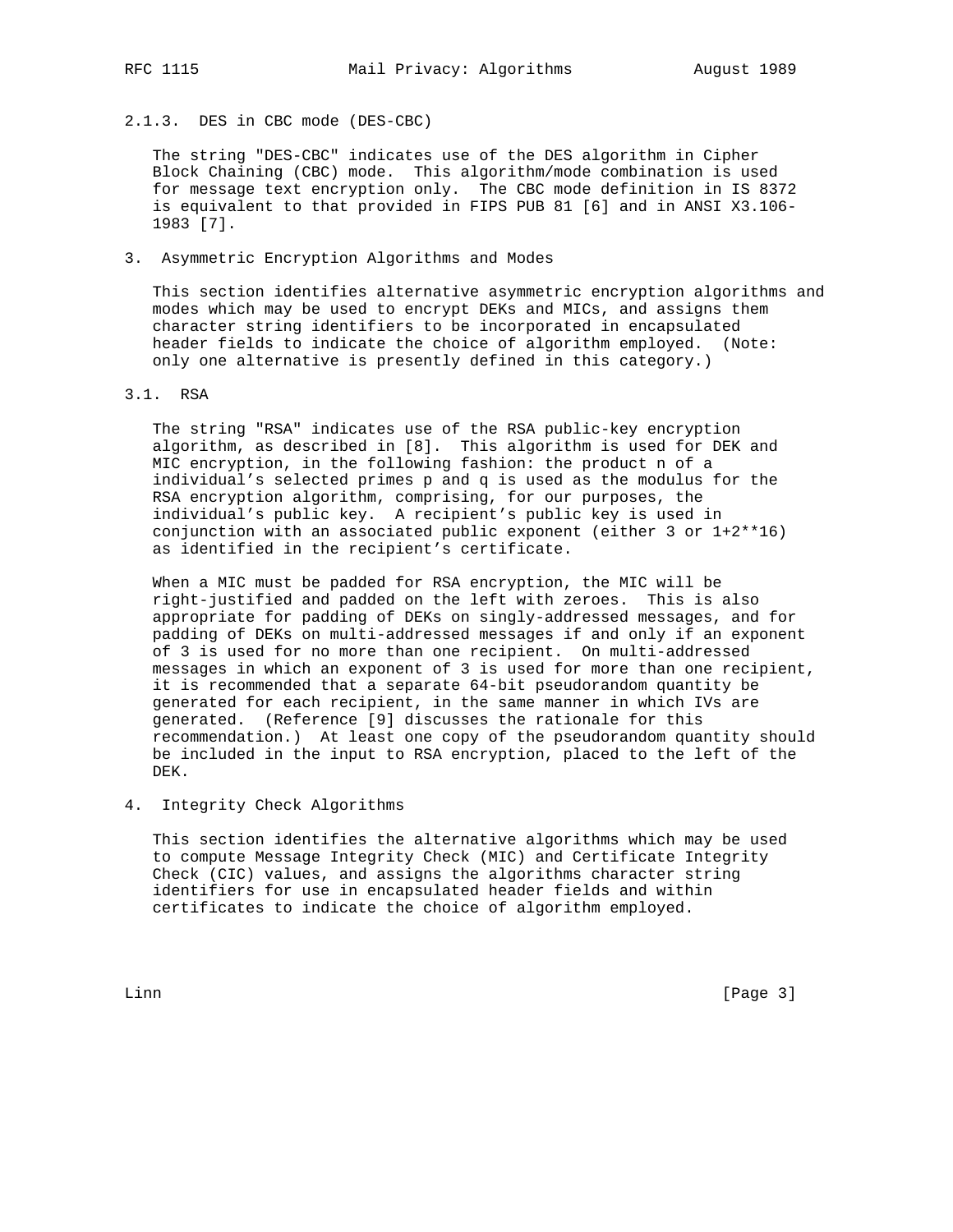MIC algorithms which utilize DEA-1 cryptography are computed using a key which is a variant of the DEK used for message text encryption. The variant is formed by modulo-2 addition of the hexadecimal quantity F0F0F0F0F0F0F0F0 to the encryption DEK.

 For compatibility with this specification, a privacy-enhanced mail implementation must be able to process both MAC (Section 2.1) and RSA-MD2 (Section 2.2) MICs on incoming messages. It is a sender option whether MAC or RSA-MD2 is employed on an outbound message addressed to only one recipient. However, use of MAC is strongly discouraged for messages sent to more than a single recipient. The reason for this recommendation is that the use of MAC on multi-addressed mail fails to prevent other intended recipients from tampering with a message in a manner which preserves the message's appearance as an authentic message from the sender. In other words, use of MAC on multi-addressed mail provides source authentication at the granularity of membership in the message's authorized address list (plus the sender) rather than at a finer (and more desirable) granularity authenticating the individual sender.

4.1. Message Authentication Code (MAC)

 A message authentication code (MAC), denoted by the string "MAC", is computed using the DEA-1 algorithm in the fashion defined in FIPS PUB 113 [1]. This algorithm is used only as a MIC algorithm, not as a CIC algorithm.

 As noted above, use of the MAC is not recommended for multicast messages, as it does not preserve authentication and integrity among individual recipients, i.e., it is not cryptographically strong enough for this purpose. The message's canonically encoded text is padded at the end, per FIPS PUB 113, with zero-valued octets as needed in order to form an integral number of 8-octet encryption quanta. These padding octets are inserted implicitly and are not transmitted with a message. The result of a MAC computation is a single 64-bit value.

# 4.2. RSA-MD2 Message Digest Algorithm

### 4.2.1. Discussion

 The RSA-MD2 Message Digest Algorithm, denoted by the string "RSA-MD2", is computed using an algorithm defined in this section. It has been provided by Ron Rivest of RSA Data Security, Incorporated for use in support of privacy-enhanced electronic mail, free of licensing restrictions. This algorithm should be used as a MIC algorithm whenever a message is addressed to multiple recipients. It is also the only algorithm currently defined for use as CIC. While its continued use as the standard CIC algorithm is anticipated, RSA-MD2

Linn [Page 4]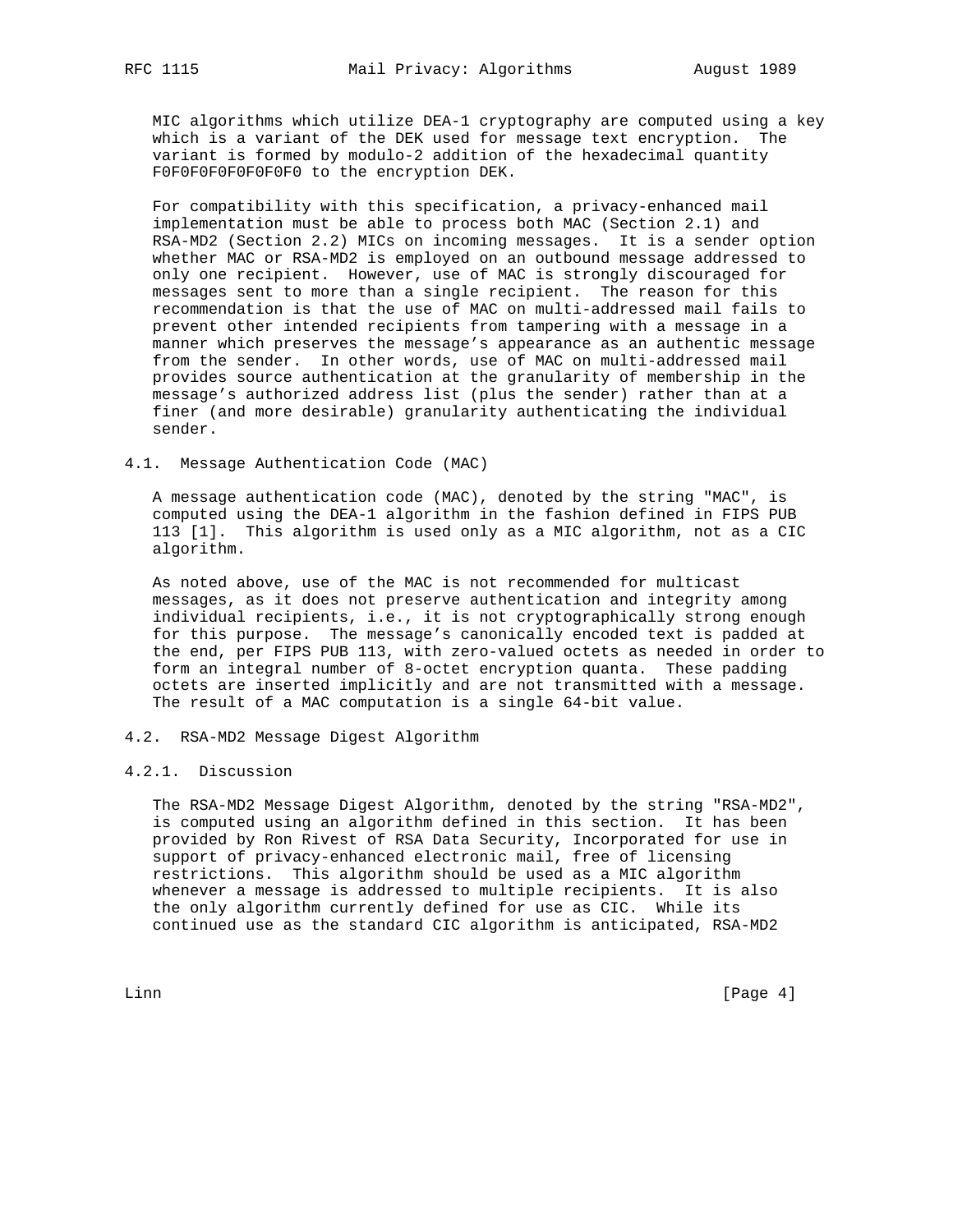may be supplanted by later recommendations for MIC algorithm selections. The RSA-MD2 message digest algorithm accepts as input a message of any length and produces as output a 16-byte quantity. The attached reference implementation serves to define the algorithm; implementors may choose to develop optimizations suited to their operating environments. 4.2.2. Reference Implementation /\* RSA-MD2 Message Digest algorithm in C \*/ /\* by Ronald L. Rivest  $10/1/88$  \*/ #include <stdio.h> /\* Message digest routines:  $\star$  / /\* To form the message digest for a message M  $\star$  / /\* (1) Initialize a context buffer md using MDINIT  $\star$  /  $/$  \*  $\star$  / (2) Call MDUPDATE on md and each character of M in turn  $/*$  (3) Call MDFINAL on md  $\star$  / /\* The message digest is now in md->D[0...15]  $\star$  / /\* An MDCTX structure is a context buffer for a message digest  $\star$  / /\* computation; it holds the current "state" of a message digest<br>/\* computation  $*$  /  $\star$  / struct MDCTX  $\{$ unsigned char D[48]; /\* buffer for forming digest in \*/ /\* At the end,  $D[0...15]$  form the message \*/  $/*$  digest  $*/$ unsigned char  $C[16]$ ; /\* checksum register \*/ unsigned char i; /\* number of bytes handled, modulo 16 \*/ /\* last checksum char saved \*/ unsigned char L;  $\}$  ; /\* The table S given below is a permutation of  $0...255$  constructed  $\star$  / /\* from the digits of pi. It is a ''random'' nonlinear byte  $*$  /  $/*$  substitution operation.  $\star$  / int  $S[256] = \{$ 41, 46, 67, 201, 162, 216, 124, 1, 61, 54, 84, 161, 236, 240, 6, 19, 98, 167, 5, 243, 192, 199, 115, 140, 152, 147, 43, 217, 188, 76, 130, 202, 30, 155, 87, 60, 253, 212, 224, 22, 103, 66, 111, 24, 138, 23, 229, 18, 190, 78, 196, 214, 218, 158, 222, 73, 160, 251, 245, 142, 187, 47, 238, 122, 169, 104, 121, 145, 21, 178, 7, 63, 148, 194, 16, 137, 11, 34, 95, 33, 128, 127, 93, 154, 90, 144, 50, 39, 53, 62, 204, 231, 191, 247, 151, 3, 255, 25, 48, 179, 72, 165, 181, 209, 215, 94, 146, 42, 172, 86, 170, 198, 79, 184, 56, 210, 150, 164, 125, 182, 118, 252, 107, 226, 156, 116, 4, 241,

Linn

 $[Page 5]$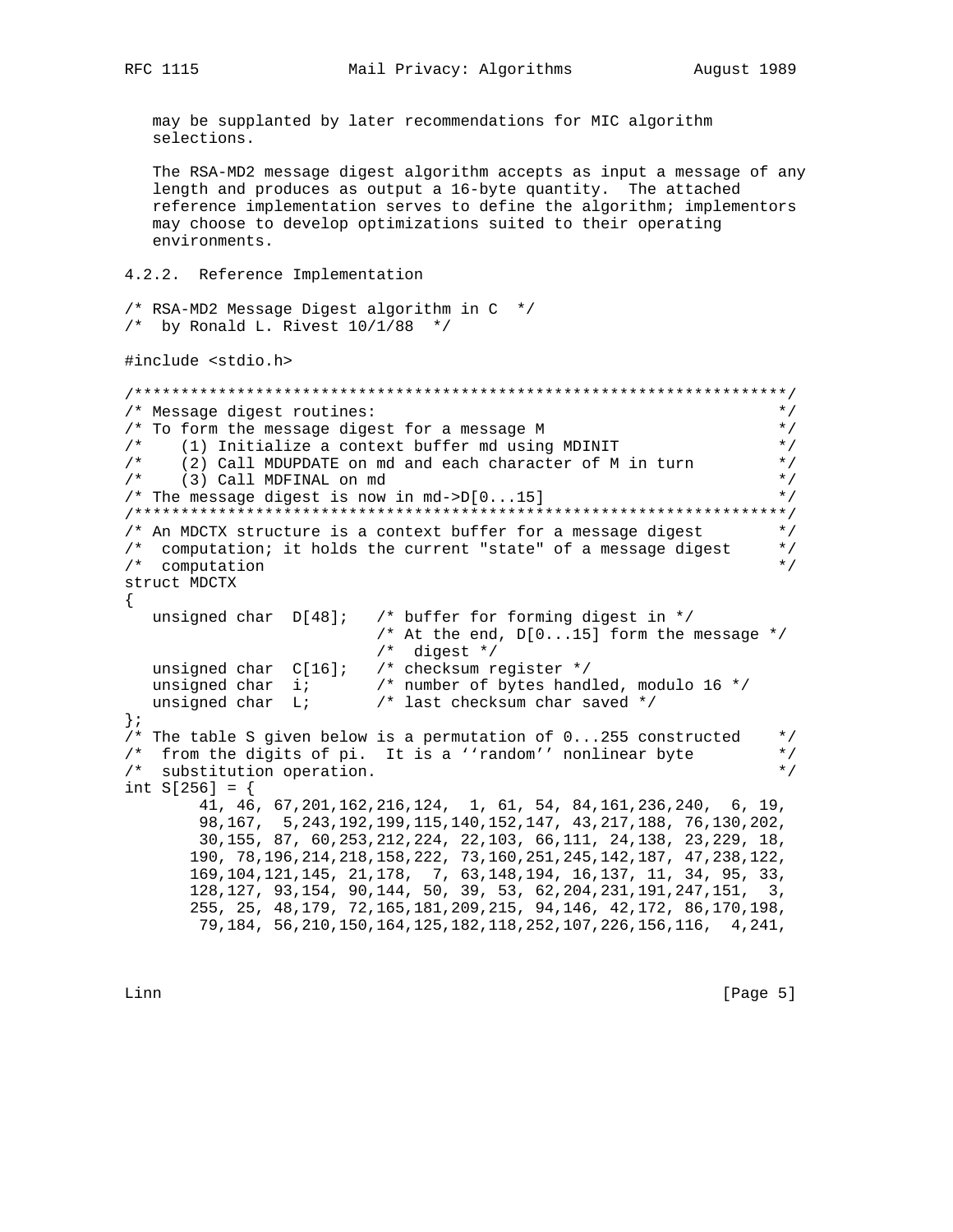```
 69,157,112, 89,100,113,135, 32,134, 91,207,101,230, 45,168, 2,
 27, 96, 37,173,174,176,185,246, 28, 70, 97,105, 52, 64,126, 15,
 85, 71,163, 35,221, 81,175, 58,195, 92,249,206,186,197,234, 38,
        44, 83, 13,110,133, 40,132, 9,211,223,205,244, 65,129, 77, 82,
        106,220, 55,200,108,193,171,250, 36,225,123, 8, 12,189,177, 74,
        120,136,149,139,227, 99,232,109,233,203,213,254, 59, 0, 29, 57,
        242,239,183, 14,102, 88,208,228,166,119,114,248,235,117, 75, 10,
         49, 68, 80,180,143,237, 31, 26,219,153,141, 51,159, 17,131, 20,
};
/*The routine MDINIT initializes the message digest context buffer md.*/
\frac{1}{2} /* All fields are set to zero. */
void MDINIT(md)
  struct MDCTX *md;
  \{ int i;
   for (i=0:i<16:i++) md->D[i] = md->C[i] = 0;md->i = 0;md->L = 0; }
/* The routine MDUPDATE updates the message digest context buffer to */
\frac{1}{2} account for the presence of the character c in the message whose \frac{*}{2}/* digest is being computed. This routine will be called for each */
\frac{1}{x} message byte in turn.
void MDUPDATE(md,c)
  struct MDCTX *md;
  unsigned char c;
   { register unsigned char i,j,t,*p;
     /**** Put i in a local register for efficiency ****/
       i = md->i; /**** Add new character to buffer ****/
      md->D[16+i] = c;md->D[32+i] = c^{\wedge} md->D[i]; /**** Update checksum register C and value L ****/
      md->L = (md->C[i] ^= S[0xFF & (c ^ md->L)]);
     /**** Increment md->i by one modulo 16 ****/
       i = md - > i = (i + 1) \& 15; /**** Transform D if i=0 ****/
       if (i == 0)\{ t = 0;for (j=0; j<18; j++) {/*The following is a more efficient version of the loop:*/
              /* for (i=0:i<48:i++) t = md->D[i] = md->D[i] ^ S[t]; */
              p = md->D;for (i=0; i<8; i++)\{ t = (*p++ \sim = S[t]);t = (*p++ \r{-} = S[t]);t = (*p++ ^= S[t]);
                   t = (*p++ ^= S[t]);
                   t = (*p++ \r{-} = S[t]);
```
Linn [Page 6]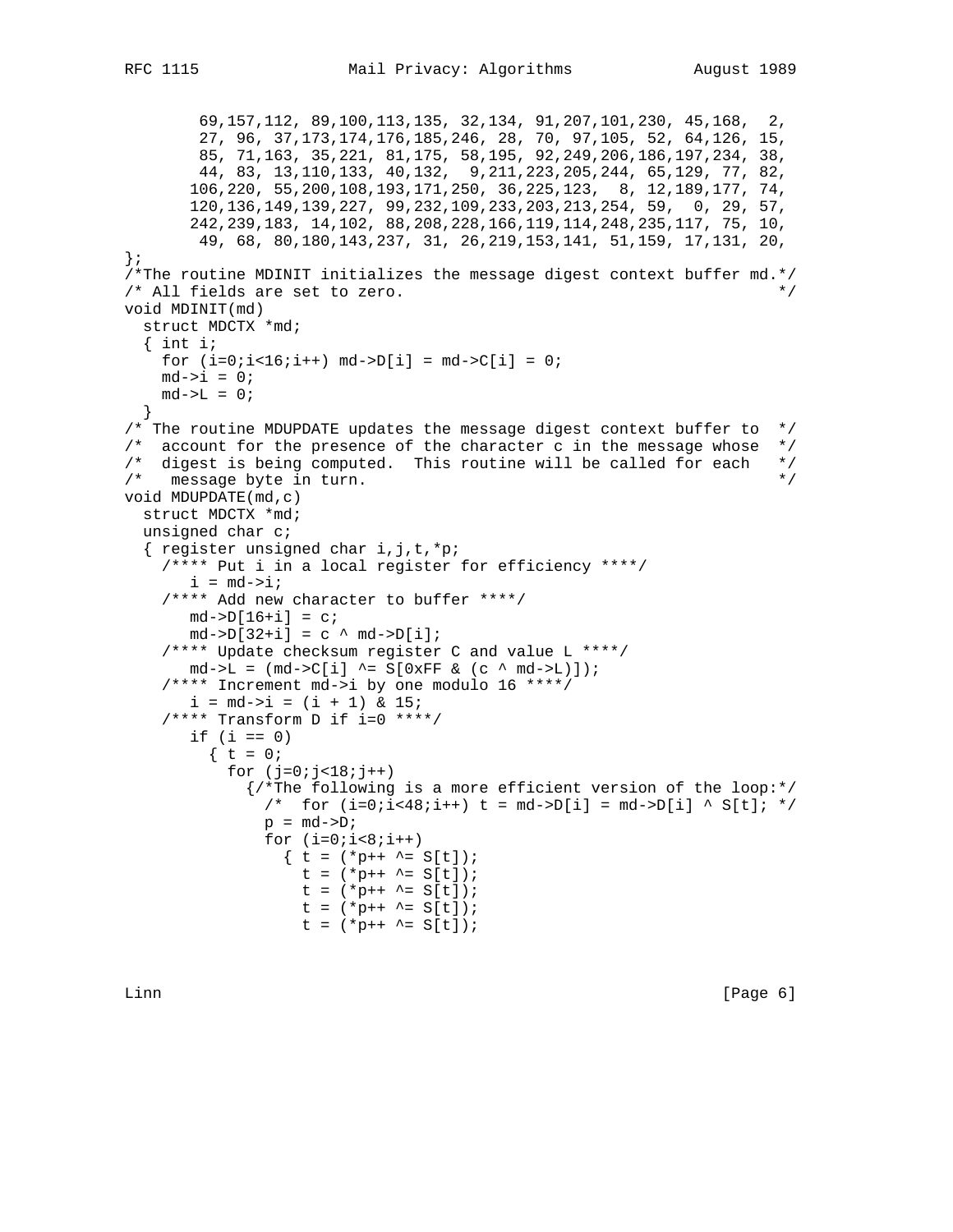```
t = (*p++ ^= S[t]);
              /* End of more efficient loop implementation */
             t = t + j;
            \}\}\}/* The routine MDFINAL terminates the message digest computation and */
/* ends with the desired message digest being in md->D[0...15].
                                                                \star /
void MDFINAL(md)
 struct MDCTX *md;
  { int i, padlen;
   /* pad out to multiple of 16 */
      padlen = 16 - (md - 5i);
      for (i=0,i<math>p</math> and len<i>i</i>++) MDUPDATE(md, (unsigned char)padlen)<i>i</i>/* extend with checksum */
   /* Note that although md->C is modified by MDUPDATE, character
                                                                 \star /
   /* md->C[i] is modified after it has been passed to MDUPDATE, so */
   /* the net effect is the same as if md->C were not being modified.*/
   for (i=0:i<16:i++) MDUPDATE(md, md->C[i]);
 \}/* End of message digest implementation
                                                                 \star /
NOTES:
 [1] Federal Information Processing Standards Publication 113,
      Computer Data Authentication, May 1985.
 [2] ANSI X9.17-1985, American National Standard, Financial
      Institution Key Management (Wholesale), American Bankers
      Association, April 4, 1985, Section 7.2.
 [3] American National Standard Data Encryption Algorithm (ANSI
      X3.92-1981), American National Standards Institute, Approved 30
      December 1980.
 [4] Federal Information Processing Standards Publication 46, Data
      Encryption Standard, 15 January 1977.
 [5] Information Processing Systems: Data Encipherment: Modes of
      Operation of a 64-bit Block Cipher.
```
[6] Federal Information Processing Standards Publication 81, DES Modes of Operation, 2 December 1980.

Linn

 $[Page 7]$